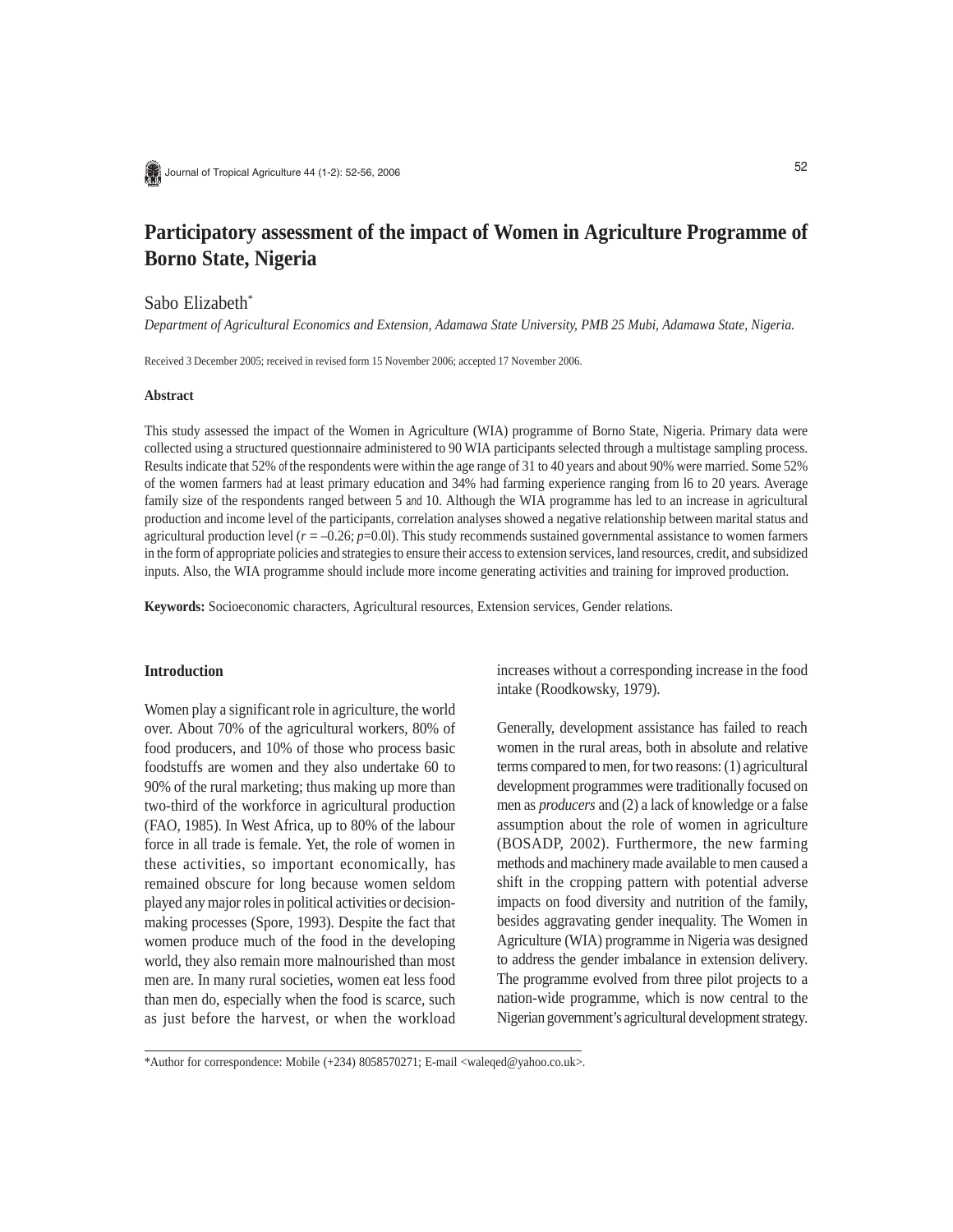Sabo Elizabeth

The World Bank played a catalytic role in this process and its Executive Board has recommended WIA as a model for developing and delivering extension services to women farmers, as well as developing an effective and relevant extension service involving government, donors, and the farmers (BOSADP, 2002). Essentially, the WIA programme provides inputs and training to the women farmers, besides mobilizing them to achieve higher agricultural productivity. Although WIA programme has been in existence since 1989 in the Borno state, there has been no systematic effort to assess the performance especially from the participant's perspective. This study was carried out to determine the impact of WIA as perceived by the women farmers. Other objectives included identifying the socioeconomic characteristics of the women farmers in Borno state and the constraints in implementation of WIA.

### **Methodology**

The study was conducted in Borno state, which is located in the northeastern part of Nigeria (11°N; 13.5°E). It is one of the largest states in the federation with an area of 69,436 km2 . As per the 1991 census, Borno has a population of 2,596,589 with 1,296,111 males and 1,239,892 females (National Population Commission, 1992). The Borno State Agricultural Development Programme (BOSADP) has three agricultural zones with headquarters in Biu, Bama, and Kukawa (Zone 1, 2 and 3 respectively). Two of these were chosen for the study, in view of their population density and agricultural activities.

The sampling strategy involved a multistage process. In the first stage, zones 1 and 2 were selected and in stage 2, three local government areas (LGAs) from each zone were selected. From each of the six LGAs, 15 contact women farmers participating in the WIA programme were randomly selected (*n*=90). Primary data were collected using a questionnaire survey and secondary data obtained mainly from the quarterly and annual reports of WIA (BOSADP, 2002). Both descriptive (frequency and percentage) and inferential statistics (correlation) were used for analysis and interpretations.

#### **Results and Discussion**

# *Socioeconomic characteristics of women farmers*

The socioeconomic characteristics of the women farmers are presented in Table 1. A comparison of the data indicates that 52% of the women farmers were within 31 and 40 years. Respondents within the range of 20 to 30 years constituted 19%, while those within 41 to 50 years of age were 28%, and those over 50 were only about 1%. Implicit in these findings is that a large proportion of the respondents was middle-aged and able-bodied, and can, therefore, be regarded as active, agile, and physically disposed to pursue economic activities. Similarly, 90% of the respondents were married, implying that their occupational role in the family as mothers and home-

*Table 1.* Socioeconomic characteristics of the participants of the Women in Agriculture (WIA) programme of Borno state, Nigeria.

| Variable                         | Frequency      | Percentage     |  |
|----------------------------------|----------------|----------------|--|
|                                  | $(n=90)$       | $(\% )$        |  |
| Age (years)                      |                |                |  |
| 20 to 30                         | 17             | 19             |  |
| 31 to 40                         | 47             | 52             |  |
| Above 50                         | 25             | 28             |  |
| Marital status                   |                |                |  |
| Married                          | 81             | 90             |  |
| Single                           | 6              | 7              |  |
| No response                      | 3              | 3              |  |
| Family size (number of children) |                |                |  |
| Under 5                          | 5              | 6              |  |
| $5-10$                           | 47             | 52             |  |
| Above 10                         | 10             | 11             |  |
| No response                      | 28             | 31             |  |
| Level of education               |                |                |  |
| No formal education              | 26             | 29             |  |
| Adult education                  | 3              | 3              |  |
| Primary education                | 47             | 52             |  |
| Ouranic education                | 5              | 6              |  |
| Secondary/teachers' college      | $\overline{7}$ | 8              |  |
| National diploma                 | $\overline{c}$ | $\mathfrak{2}$ |  |
| Farming experience (years)       |                |                |  |
| Under 5                          | 24             | 27             |  |
| $6$ to $I$ <sup>0</sup>          | 9              | 10             |  |
| 11 to 15                         | 20             | 22             |  |
| 16 to 20                         | 31             | 34             |  |
| Above 20                         | 6              | 7              |  |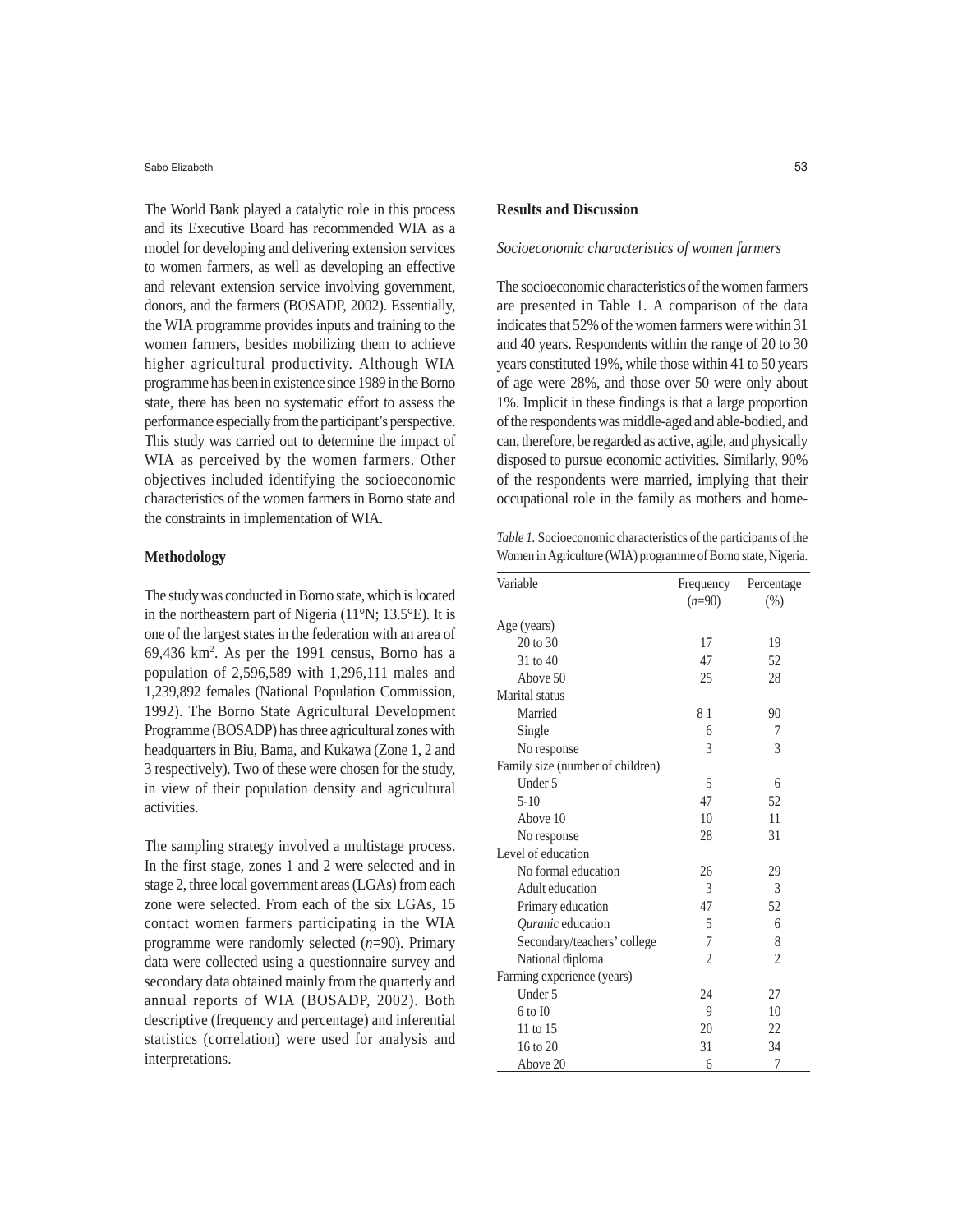makers did not clash with participation in WIA, because the WIA activities were generally scheduled during the spare times. Table 1 also reveals that 52% of the respondents had 5 to 10 children. This finding shows that women who participate in the WIA programme have relatively large families. This large family size probably necessitated them to learn new agricultural technologies for augmenting production and increasing returns.

The educational levels of the respondents indicate that most of the participants were "fairly" educated. The fact that majority of the women farmers in this study had some formal education is an advantage since education is generally considered as an important variable that enhances the farmers' adoption of new technologies (Olawoye, 1994). Most respondents also have had many years of practical experience on farming.

For example, 34% had 16 to 20 years of farming experience. This made them familiar with the improved practices, which in turn, exerted a positive impact on the production process and adoption of new technology.

# *Expectation of respondents for participating in the WIA programme*

Accessing extension services was the primary objective for about 90% of the women participants of WIA (Table 2). This shows that the respondents are aware of the need for scientific information to increase crop productivity. More often than not, extension services are targeted towards men, assuming that agricultural messages given to men will trickle down to their wives, which, however, did not occur widely (Olawoye, 1994). Only 9% joined the WIA programme in order to get access to farm inputs

*Table 2.* Response of the participants of the Women in Agriculture (WIA) programme of Borno state, Nigeria.

| Variable                                                                          | Frequency      | Percentage     |
|-----------------------------------------------------------------------------------|----------------|----------------|
| Reasons for participation in WIA (n=83)*                                          |                |                |
| Financial assistance                                                              | 1              |                |
| Access to extension services                                                      | 84             | 90             |
| Access to farm inputs                                                             | 8              | 9              |
| Living standards of respondents' families (n=90)                                  |                |                |
| Participation had positive impacts on family living standards                     | 88             | 98             |
| Participation did not have any influence on family living standards               | 2              | $\mathfrak{D}$ |
| Access to farm resources through participation in WIA (n=83)*                     |                |                |
| Agrochemicals                                                                     | 1              | 0.5            |
| Cockerel exchange programme                                                       | $\mathfrak{D}$ | 1.0            |
| Pot-in-pot technology                                                             | 16             | 8.0            |
| Improved seeds/seedlings                                                          | 26             | 13.1           |
| <b>Tractor</b> hiring                                                             |                | 0.5            |
| Irrigation pumps                                                                  |                | 0.5            |
| Training opportunities                                                            |                | 0.5            |
| Market outlets                                                                    | 4              | 2.0            |
| Processing technologies                                                           | 73             | 36.7           |
| Improved farming techniques                                                       |                | 0.5            |
| Cooperative society                                                               | 72             | 36.2           |
| Government support                                                                | 1              | 0.5            |
| Respondents' assessment of their agricultural production after joining WIA (n=90) |                |                |
| Great improvement                                                                 | 70             | 78             |
| Little improvement                                                                | 18             | 20             |
| No improvement                                                                    | $\overline{c}$ | 2              |

\*Multiple responses, hence total frequency is more than the sample size of 90 and the percentage more than 100.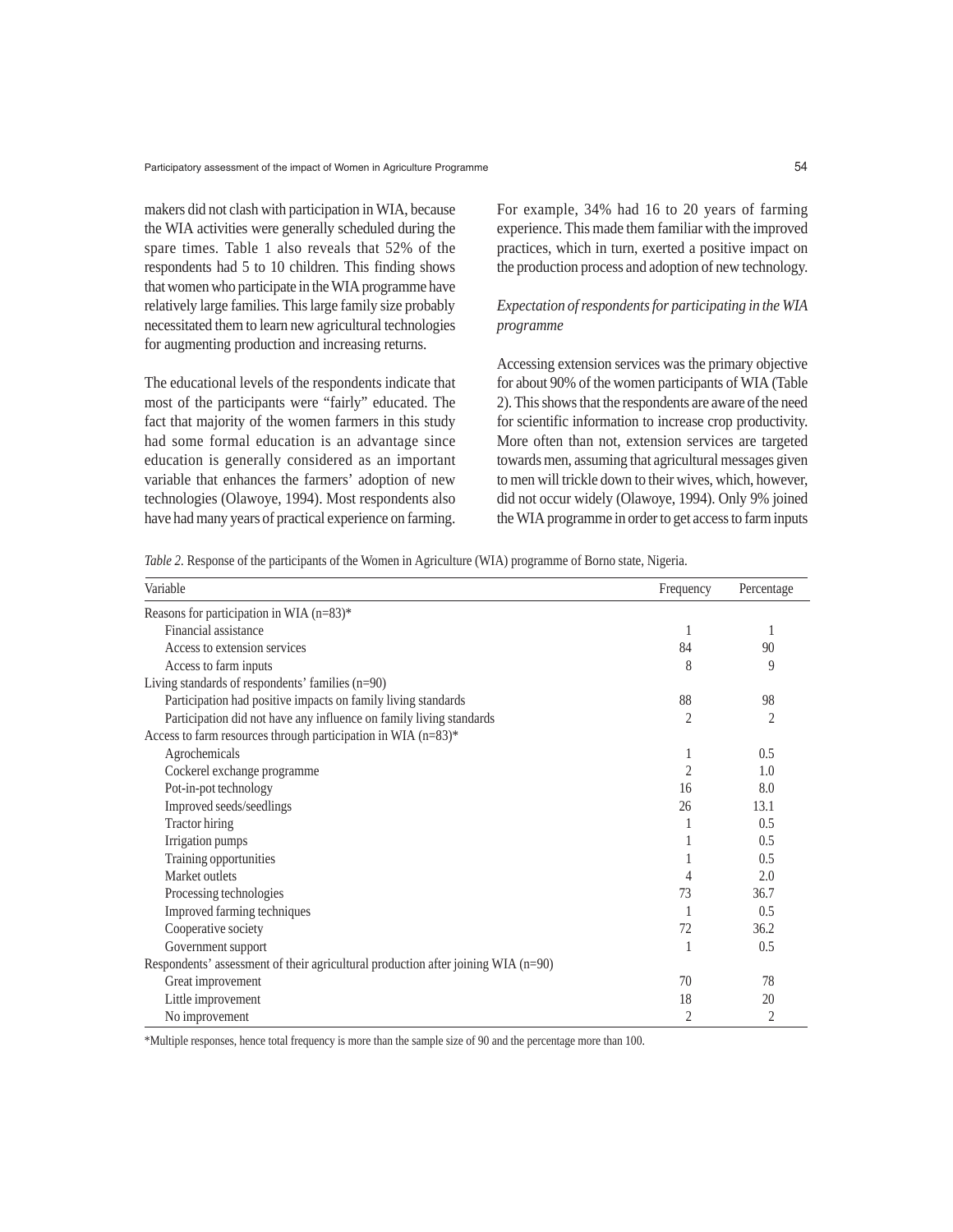#### Sabo Elizabeth

and 1% to obtain financial assistance. Table 2 also shows that a vast majority (98%) of the women farmers perceived that WIA had a positive impact on the families' living standards; 2%, however, indicated otherwise. This is consistent with the findings of Oladoja (2004), who observed that aside from equity, the most important benefit of gender-sensitive agricultural development is that it will ensure higher level of beneficiary participation, greater impact, and sustainability.

It is clear from the data presented in Table 2 that about 37% of the respondents indicated they had easy access to processing technologies because of their participation in WIA. Other resources available to the WIA participants are improved seeds/seedlings (13%), *potin-pot* technology (8%), and membership of cooperative societies (36%). Most of the women farmers (78%) also indicated that agricultural production greatly increased because of their participation in WIA, while 20% believed that there was some improvement in their agricultural production activities, and only 2% thought that there was no improvement (Table 2). The analysis implies that encouraging women to participate in the WIA programme is one of the most effective ways of increasing agricultural production in Borno state as well as for improving the income and living standards of women. Agricultural productivity of women farmers before and after participating in the WIA programme as well as income from livestock and crop production emphasis were, however, weakly correlated with the socioeconomic variables such as age, marital status, family size, educational qualification, and years of farming experience. The only significant relationship emerged was between marital status of the respondents and their crop and livestock production enterprises  $(r=-0.263)$ .

# *Constraints limiting activities of WIA programme as perceived by the participants*

The constraints commonly cited by the women farmers as limiting their participation in the WIA programme activities are the inadequacy of inputs (e.g., farm tools, fertilizers, agrochemicals) especially in rural areas, and the high costs wherever these are available. This in turn, calls for ensuring sustained availability of these inputs in the rural areas. It will enhance the ability of the women farmers to adopt modern technologies. Previously, Nasiru et al. *(*2004) also reported that extension packages should be backed with adequate input supplies and the government should subsidize the cost of such inputs. Another problem indicated by the women farmers is the inadequate funding for the WIA programme. Based on the findings of this study, it can be concluded that the WIA programme had a positive impact on the standard of living of the participants' and their family members. This study also recommends a sustained governmental assistance to women farmers, through provision of appropriate extension services and inputs at subsidized rates.

| Socioeconomic characteristics of the | Production level |            | Income from livestock Production |       | Income from crop Production |          |
|--------------------------------------|------------------|------------|----------------------------------|-------|-----------------------------|----------|
| women farmers                        | (r)              |            | (r)                              |       |                             |          |
|                                      | <b>Before</b>    | After      | <b>Before</b>                    | After | <b>Before</b>               | After    |
| Age of respondents                   | 0.034            | $-0.104$   | $-0.159$                         | 0.159 | $-0.016$                    | 0.032    |
| Marital status                       | $-0.148$         | $-0.263**$ | 0.109                            | 0.144 | $-0.007$                    | $-0.073$ |

Family size –0.101 –0.108 0.072 –0.006 0.029 –0.053 Educational qualifications –0.056 –0.040 0.123 0.059 0.087 –0.045 Years of farming experience  $-0.126$   $-0.249$   $-0.115$   $-0.006$   $-0.163$   $-0.136$ 

*Table 3.* Correlation (*r*) between socioeconomic characteristics of the women farmers and agricultural production before and after participating in Women in Agriculture (WIA) programme of Borno state, Nigeria.

\*\* Significant at 1% level.